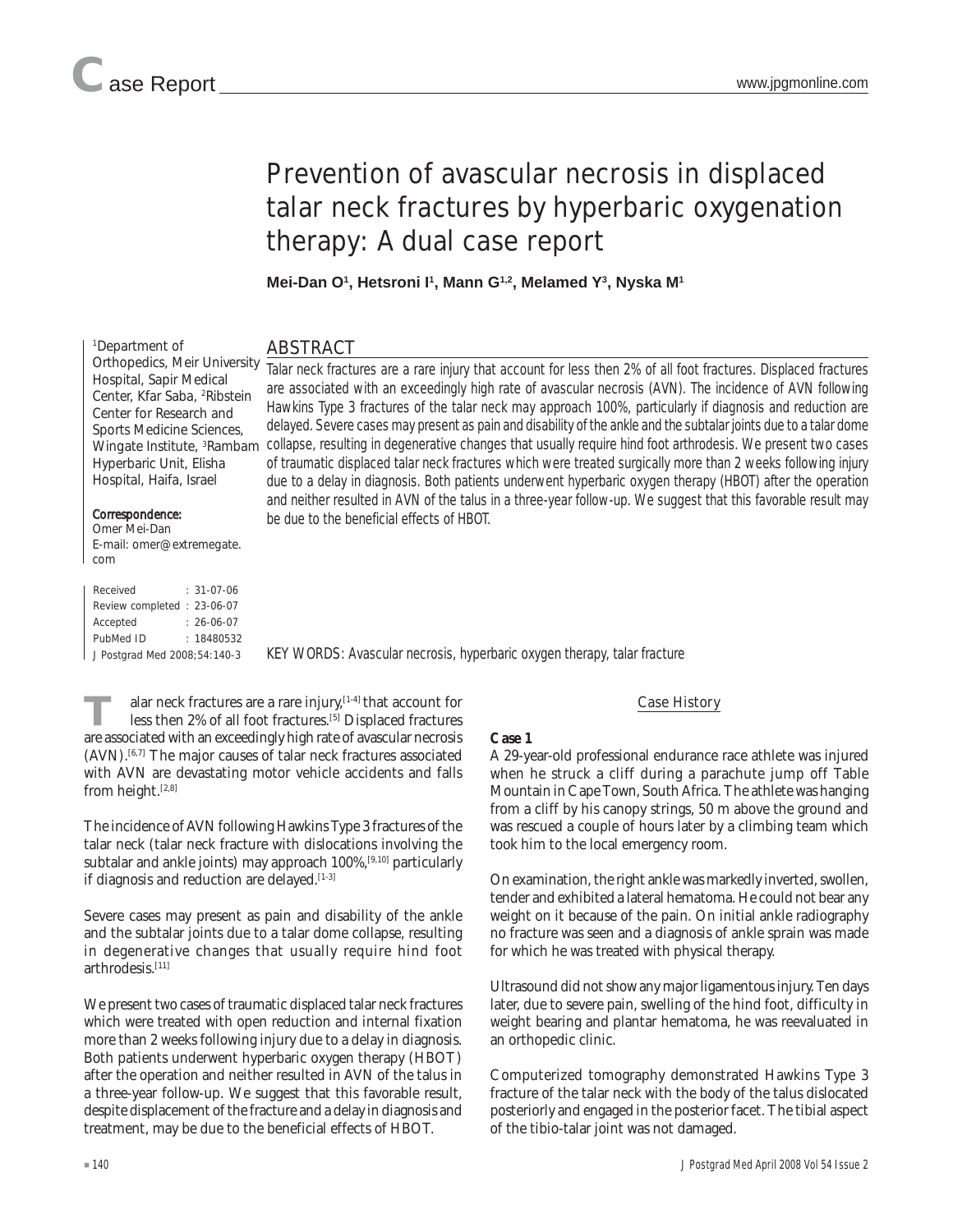The patient went for open reduction and internal fixation 14 days after the injury, using dual medial and lateral approaches and two AO screws. Small bone fragments in the sinus tarsi were debrided. The athlete was treated by non-weight-bearing cast for 6 weeks. Hyperbaric oxygen therapy was initiated, 11 days post operation and 25 days post injury (protocol - five treatments a week, 35 sessions, 2 atmosphere absolute (ATA), 100% O2, 90 min).

Six weeks post operation (8 weeks post injury) a plain radiograph showed a complete healing of the fracture with no signs of AVN. The cast was removed, physical therapy and swimming were initiated.

Nine weeks post operation the patient started full weight bearing and hydrotherapy was added (walking and running in the water with the "Aqua Jogger" floating belt). Fifteen weeks post operation he resumed full training, free of pain, performing up and downhill jogging, mountain biking, white water kayaking and parachuting. Only the last range of motion of plantar and dorsiflexion and subtalar joint were absent. A few weeks later he was back rock and ice climbing.

On three years follow-up there was full range of motion of the ankle and subtalar joints, free of pain even in strenuous activity. A series of plain radiograph films showed no sign of AVN.

#### **Case 2**

A 27-year-old female athlete fractured her talus after falling on her left ankle while rock climbing. The fracture was initially misdiagnosed at the local facility in Turkey and she did not present to our specialist outpatient clinic until Day 18 post injury. A Hawkins Type 2 displaced fracture of the neck of the talus was evident and she was operated on that same day with open reduction and internal fixation. The rehabilitation regimen was the same as the previous case, initiating HBOT 14 days post operation (32 days post injury) under the same protocol.

Six weeks post operation and 9 weeks post injury a plain X-ray showed the fracture to be healed with no sign of AVN.

On a three-year follow-up after the injury she is back to low-level

sport activity due to minor degree of subtalar joint arthrosis but with no signs of AVN on a series of radiograph films.

#### **Discussion**

During the administration of HBOT the patient is breathing 100% oxygen intermittently at a pressure greater than 1 ATA, [Figure 1A, B].

Hyperbaric oxygenation of plasma and tissue fluids is the primary aim of HBOT, during which oxygen tension can be increased up to 10-fold (1000%). The oxygen physically carried in the plasma under HBO conditions of 3 ATA is sufficient to keep mammalian organisms alive without hemoglobin-carried oxygen![12] With hemoglobin-carried oxygen plus the 10-fold increase in plasma-carried oxygen with HBOT, the blood oxygen content is increased by 125% and the distance oxygen diffuses through tissue fluids increased by a threefold (300%) factor.[13,14] Optimal tissue oxygen tension enhances osteogenesis and neovascularization which fill the dead space with new bone and promotes soft tissues healing.<sup>[15-17]</sup> In addition, HBOT enhances osteoclastic activity assisting removal of necrotic bone<sup>[18]</sup> and has a major effect in reducing edema in traumatic crush injuries<sup>[19,20]</sup> and compartment syndrome.<sup>[21]</sup> These HBOT roles suggest its treatment will lower edema which accompany traumatic injuries[22,23] and lead to a better fracture recovery.

Hyperbaric oxygen has been shown to be effective in the treatment of early AVN of the femoral head.<sup>[18]</sup> Reis et al. claimed that the most rapid action of HBOT is the abolition of edema, thereby lowering the intra-osseous pressure, restoring venous drainage and rapidly improving the microcirculation.<sup>[18,19]</sup> The elevated PO2 gradient arising between arterial blood and hypoxic tissue during HBOT, produces an osmotic fluid pump in the desired direction for resolving edema.<sup>[24]</sup>

To date, numerous professional athletic teams, including hockey (NHL), football (NFL), basketball (NBA) and soccer (MLS), utilize and rely on the use of hyperbaric oxygen as adjuvant therapy for numerous sports-related injuries acquired from playing competitive sports.[25]



**Figure 1:** (A) and (B) Hyperbaric treatment chamber. Unlike early models, the chambers today enable an easy and comfortable treatment environment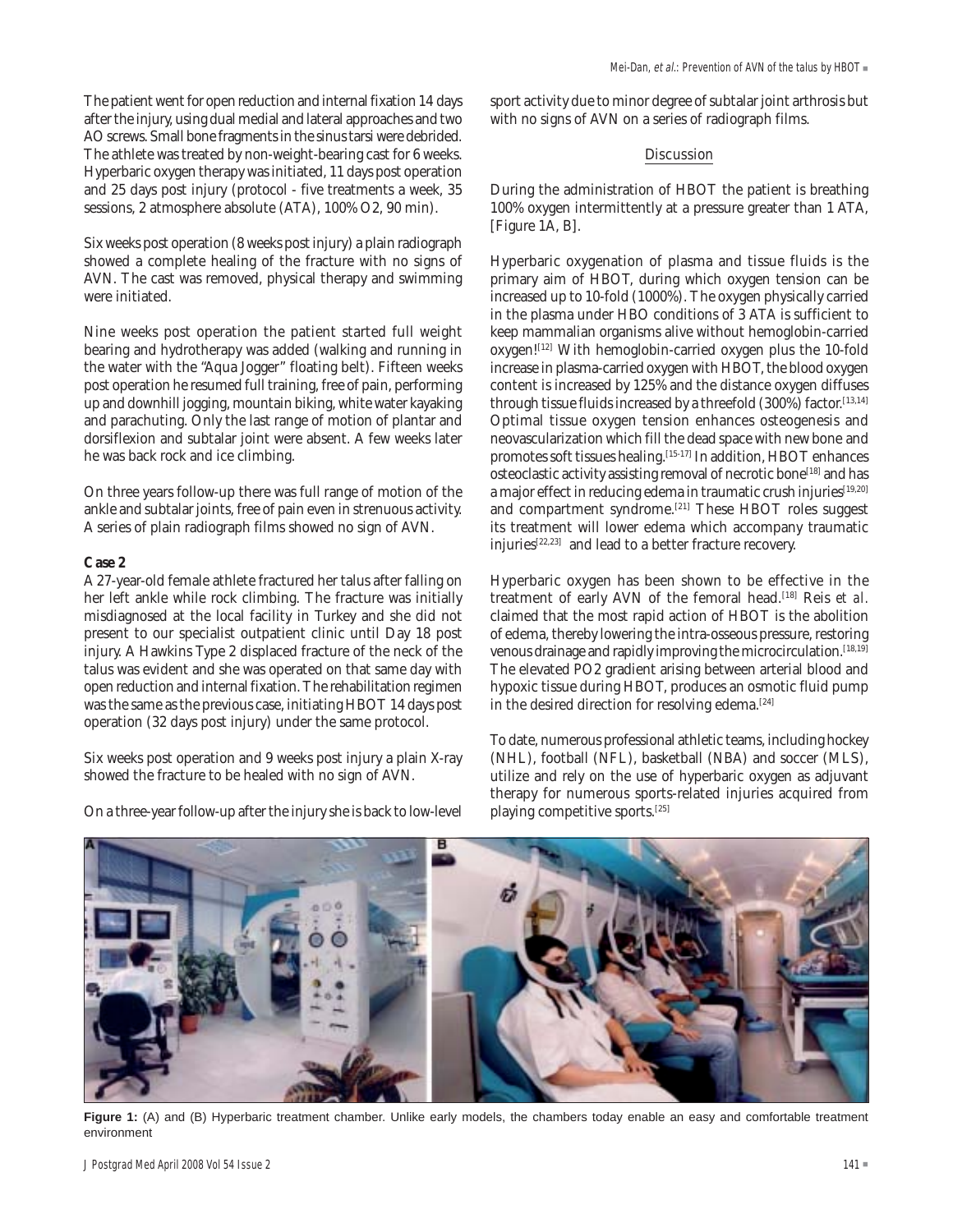! Mei-Dan, et al.: Prevention of AVN of the talus by HBOT

There is no data in the literature concerning the prevention of post-traumatic AVN. It is possible that hyperbaric oxygen as a treatment modality which has been shown to restore function and eliminate radiographic evidence of an early AVN of the femur would play an equal role in the prevention of that same entity in displaced fractures of the talus. Many studies concluded that talar neck fractures can complicate to AVN in up to 100% of the cases, according to the degree of injury.  $[1,10]$ The relatively favorable results in a few of these patients have been attributed to immediate operative therapy with open reduction and internal fixation.<sup>[1-4,26,27]</sup>

Our cases suggest that with the application of HBOT it is possible that the process leading to AVN is reversible, even when reduction and fixation is delayed.

Both patients fractured their talus abroad and the fracture was misdiagnosed on a plain radiograph film, leading to a delay in the surgical intervention. Hyperbaric oxygen therapy in these two cases was delayed for 11 and 14 days postoperatively (about 1 month post-injury), but neither patient developed AVN [Figures 2 and 3].







**Figure 3:** The same fracture after HBOT. No sign of AVN is seen three years post injury

Further research is needed to confirm these results and verify the mechanisms involved in HBOT and the optimal protocols and timing for initiating such treatment.

In both cases presented the talar neck fracture was displaced for more than 2 weeks. Nevertheless AVN was not evident in a three-year follow-up, clinically and by radiographic examinations, contrary to what is generally expected from such cases, suggesting a beneficial effect of HBOT.

Our cases suggest that resolving bone and soft tissue edema can help in restoring oxygen supply to the bone after the injury, even when major blood vessels supplying the talus are damaged and may therefore decrease the risk of skin necrosis, wound dehiscence, infection and other complications seen in such cases.[1,28]

The disadvantages of this mode of therapy are the long duration of treatment, its inconvenience (2 h of daily treatment) and it's relatively high cost (\$100 to \$400 dollars per treatment $[18,29]$ ) although, if appropriate candidates are carefully identified, this mode of treatment has been shown to significantly reduce the length of the patient's hospital stay, amputation rate and wound care expenses, making it a cost-effective modality.[30]

#### **Conclusion**

Hyperbaric oxygen therapy as adjunct management for displaced talar neck fractures may improve fracture healing and lower the probability for AVN. Hyperbaric oxygen therapy may prevent AVN even after a delay in the surgical treatment and late intervention. We conclude that for compliant and well-motivated people, the addition of HBOT to both operative and rehabilitative therapy may be associated with significantly improved outcomes.

#### References

- 1. Vallier HA, Nork SE, Barei DP, Benirschke SK, Sangeorzan BJ. Talar neck fractures: Results and outcomes. J Bone Joint Surg Am 2004;86:1616-24.
- 2. Frawley PA, Hart JA, Young DA. Treatment outcome of major fractures of the talus. Foot Ankle Int 1995;16:339-45.
- 3. Schulze W, Richter J, Russe O, Ingelfinger P, Muh RG. Surgical treatment of talus fractures: A retrospective study of 80 cases followed for 1-15 years. Acta Orthop Scand 2002;73:344-51.
- 4. Elgafy H, Ebraheim NA, Tile M, Stephen D, Kase J. Fractures of the talus: Experience of two level 1 trauma centers. Foot Ankle Int 2000;21:1023-9.
- 5. Juliano PJ, Dabbah M, Harris TG. Talar neck fractures. Foot Ankle Clin 2004;9:723-36.
- 6. Lindvall E, Haidukewych G, DiPasquale T, Herscovici D Jr, Sanders R. Open reduction and stable fixation of isolated, displaced talar neck and body fractures. J Bone Joint Surg Am 2004;86:2229-34.
- 7. Vallier HA, Nork SE, Benirschke SK, Sangeorzan BJ. Surgical treatment of talar body fractures. J Bone Joint Surg Am 2003;85:1716-24.
- 8. Adelaar RS, Madrian JR. Avascular necrosis of the talus. Orthop Clin North Am 2004;35:383-95,xi.
- 9. Hawkins LG. Fractures of the neck of the talus. J Bone Joint Surg Am 1970;52:991-1002.
- 10. Penny JN, Davis LA. Fractures and fracture-dislocations of the neck of the talus. J Trauma 1980;20:1029-37.
- 11. Fortin PT, Balazsy JE. Talus fractures: Evaluation and treatment. J Am Acad Orthop Surg 2001;9:114-27.